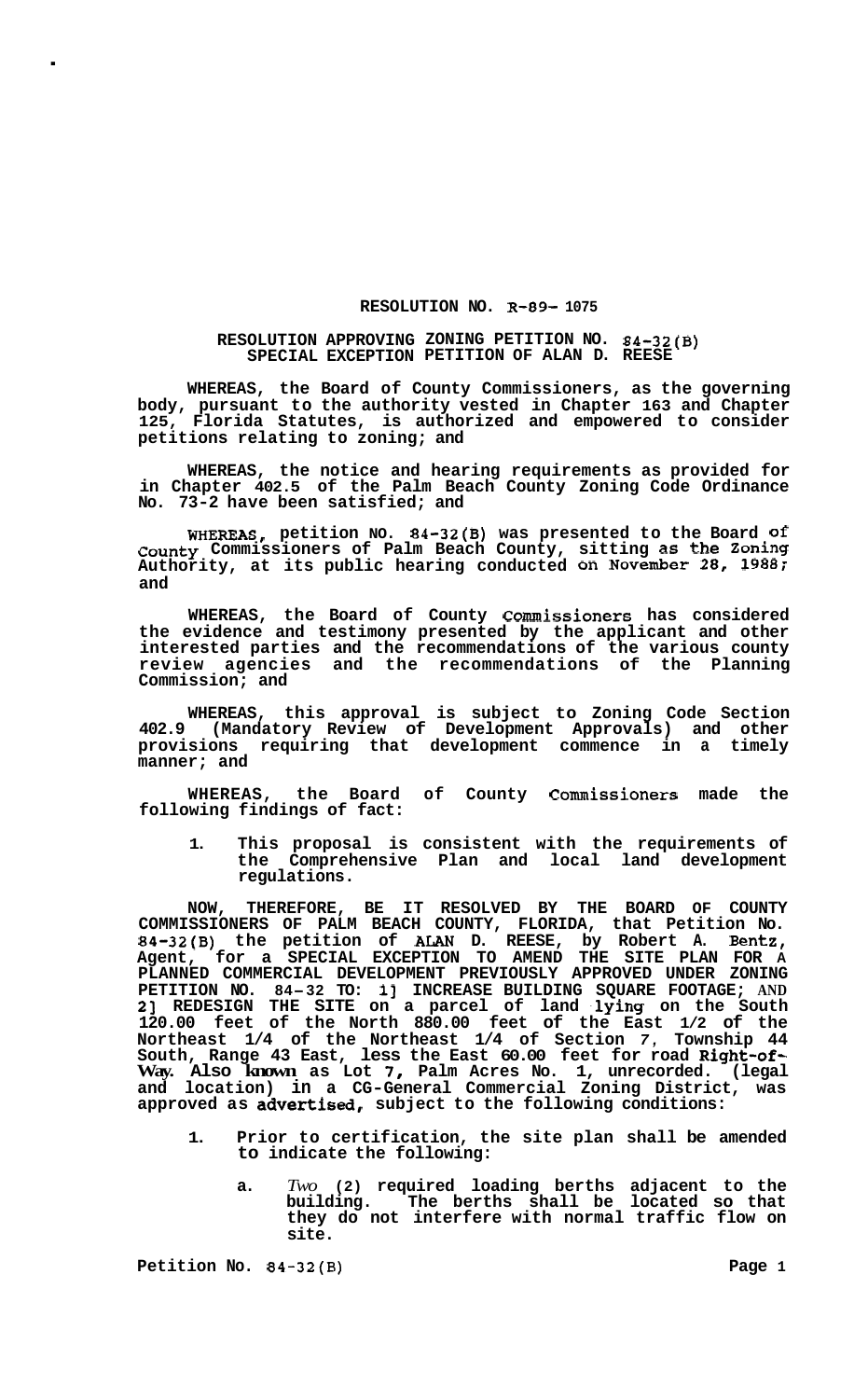- **b. Perimeter Alternative Landscape Strip No. 2 along the west and north portion of the north property line, where the project abuts incompatible zoning districts. These landscape strips shall be upgraded with the installation of ten (10) foot high canopy trees planted twenty-five (25) feet on center.**
- **c. Label and dimension the required fifteen (15) foot landscape strip along Congress Avenue (S.R. 807).**
- **d. Relocation of the septic field out of the required landscape strips.**
- **e. The required number and dimension of handicap parking spaces.**
- **2. No off-premise signs shall be permitted on-site.**
- **3. The project shall be limited to 18,550 square feet of professional office spaces. A maximum 3,500 square feet of retail sales shall be permitted on site.**
- **4. All outdoor lighting used to illuminate the premises shall be low intensity and directed away from adjacent properties and streets, shining only on the subject site.**
- **5. The application and engineering plans, calculations, etc. to construct well and/or septic tank must be submitted to the Health Department prior to site plan approval (or prior to issuance of Building Permit for straight rezoning).**
- *6.*  **Water service is available to the property. Therefore, no well shall be permitted on the site to provide potable water.**
- *7.*  **The petitioner shall pay a Fair Share Fee in the amount and manner required by the "Fair Share Contribution for Road Improvements Ordinance" as it presently exists or as it may from time to time be amended.**
- *8.*  **Prior to Site Plan Review submittal, the property owner shall revise the Site Plan to reflect a 35 foot minimum width for the driveway.**
- **9. Prior to Site Plan certification by the Site Plan Review Committee the property owner shall record a**  Unity of Control on the subject property subj**ect** to **approval by the County Attorney.**
- **10. Failure to comply with any conditions of approval may result in the denial or revocation of a building permit: the issuance of a stop work order: the denial**  *of* **a Certificate of Occupancy on any building or structure: or the denial or revocation of any permit or**